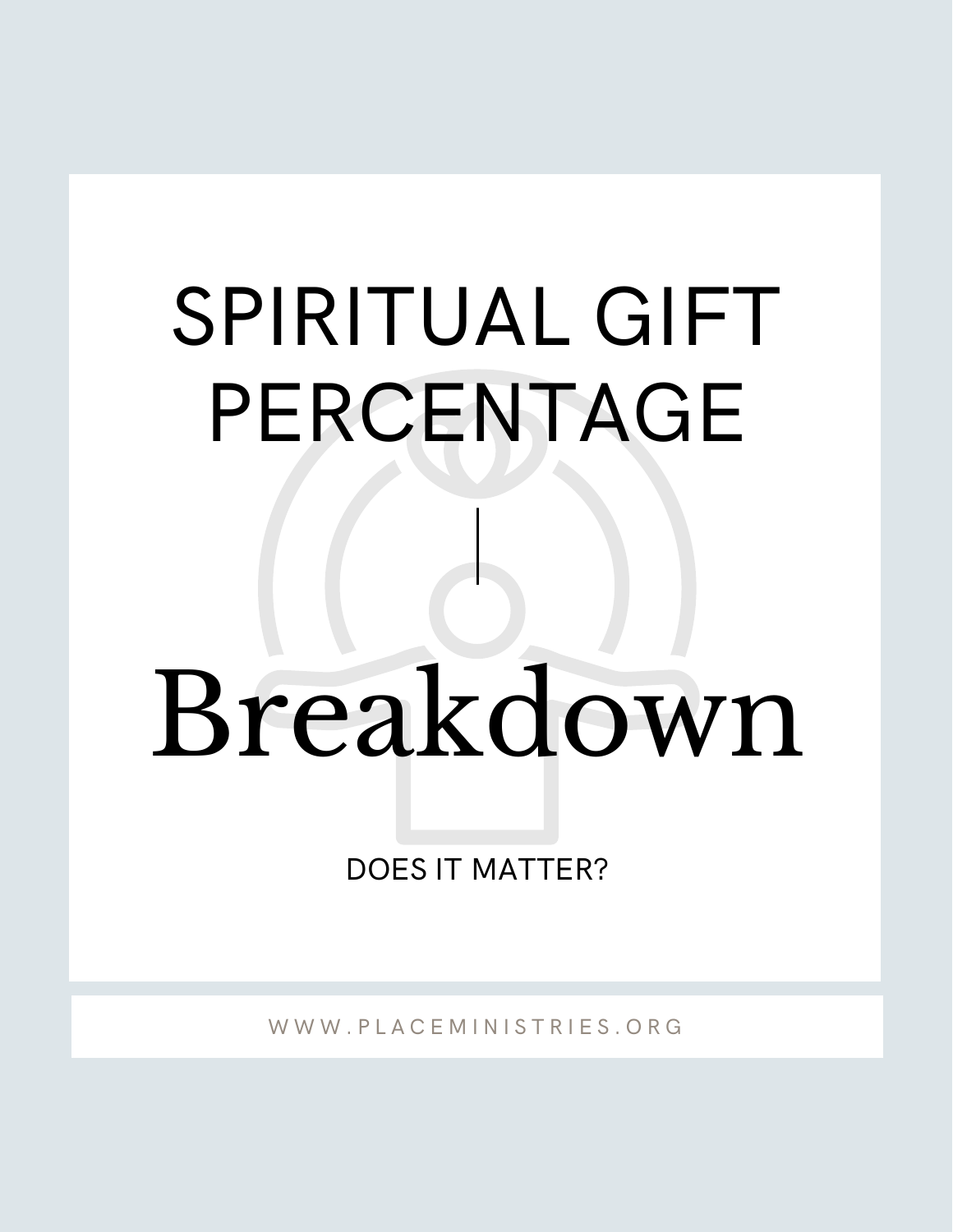#### THE HUMAN BODY  $\checkmark$

In the Bible, I Corinthians 12 relates spiritual gifts to the human body. There are many spiritual insights to learn from I Corinthians 12 as it relates to the human body and how we need each part of the body for different functions.

" But in fact God has arranged the parts in the body, every one of them, just as he wanted them to be. If they were all one part, where would the body be? As it is, there are many parts, but one body. " I Corinthians 12:18-20

### SPIRITUAL GIFT PERCENTAGE BREAKDOWN

I had our staff send me a breakdown of the spiritual gifts by number and percentage from a list of over 70,000 individuals who have taken our spiritual gift assessment. The spiritual gift assessment group we pulled from the list of 70,000 plus were taken predominately within the United States.

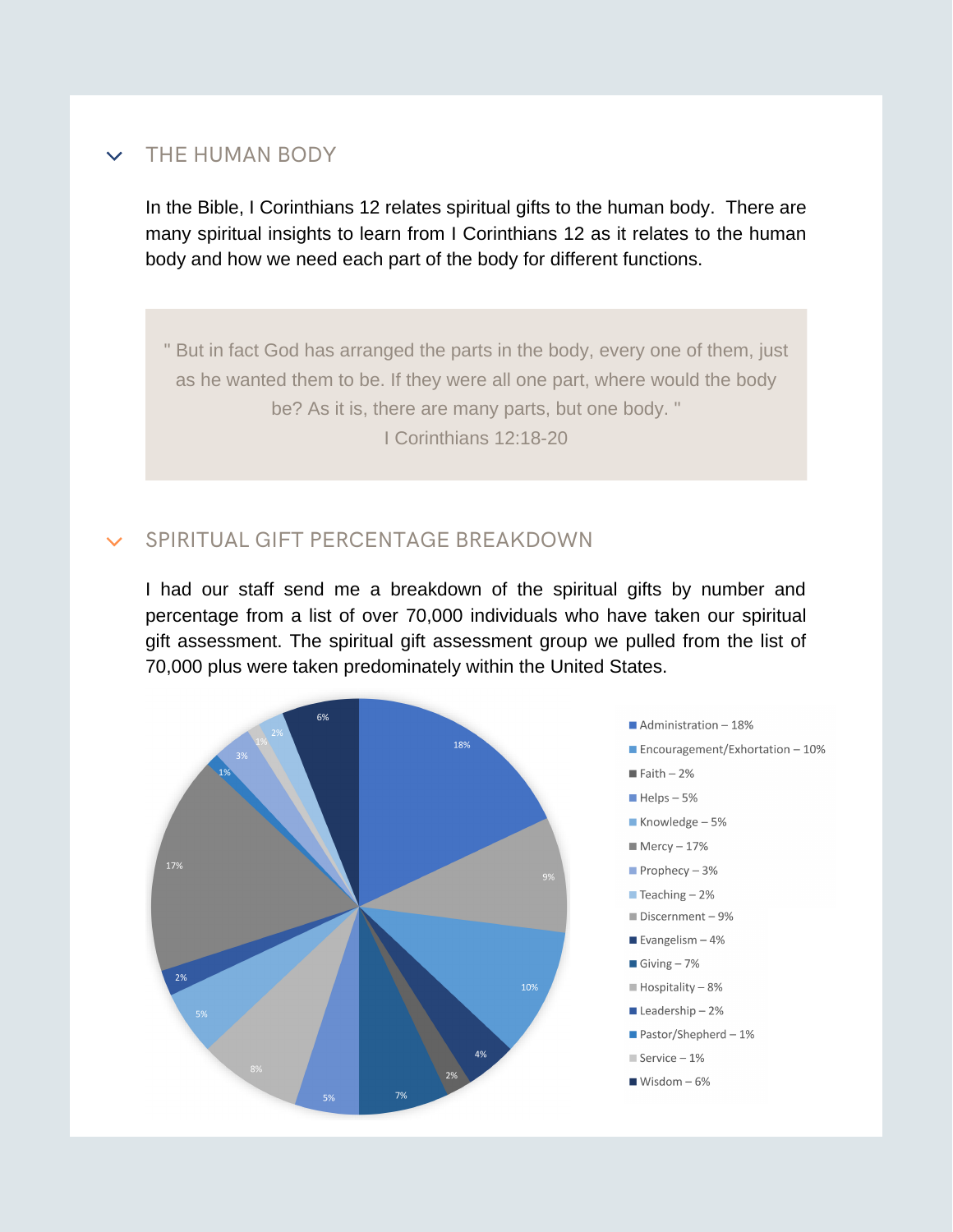#### DOES THE SPIRITUAL GIFT PERCENTAGE BREAKDOWN MATTER?

While I found the percentage breakdown fascinating I pondered for days the question, "Does the spiritual gift percentage breakdown matter in Kingdom ministry?" As you consider the percentage breakdown remember if spiritual gifts within our spiritual gift assessment were evenly distributed the percentage for each gift would be 6.25% (100% divided by 16 equals 6.25). Honestly, at first I saw no real significance (may reveal my lack of analytical skills) with the statistical breakdown. But, the more I thought the more 1 Corinthians 12 kept coming to my mind and thoughts. 1 Corinthians 12 is clear that the Body of Christ just like the human body has different parts with different functions, but all are needed. The human body has only 1 nose, but two eyes and two ears along with 10 fingers and 10 toes, but only two hands and two feet. So I came to the conclusion that just as the human body is not evenly divided with body parts most likely God in His infinite wisdom would not believe the spiritual Body of Christ should be evenly divided among the spiritual gifts.

Also, I thought about how a person who cannot hear might have abilities to use their eyes in extraordinary ways to fulfill their purpose in life. From the human analogy of the body back to the spiritual analogy of the Body of Christ. Some local bodies of Christ might have more of one gift than another because of how God has orchestrated that Body to fulfill His purpose both in that specific Body and outside the church to the community around the church. And maybe even that Body using their gift mix to fulfill God's purpose somewhere across the world.

#### WHAT'S MOST IMPORTANT

As I pondered the spiritual gift percentage breakdown my mind kept coming back to the local Body of Christ and what's most important in knowing spiritual gift mixes. While it is interesting to know the breakdown across many churches, denominations, and demographics as a local Body of Christ it could and should be invaluable to know the spiritual gift mix of a local Body. I am certain there are many reasons a local Body should know their gift mix, but for the sake of this article I will give only three reasons.